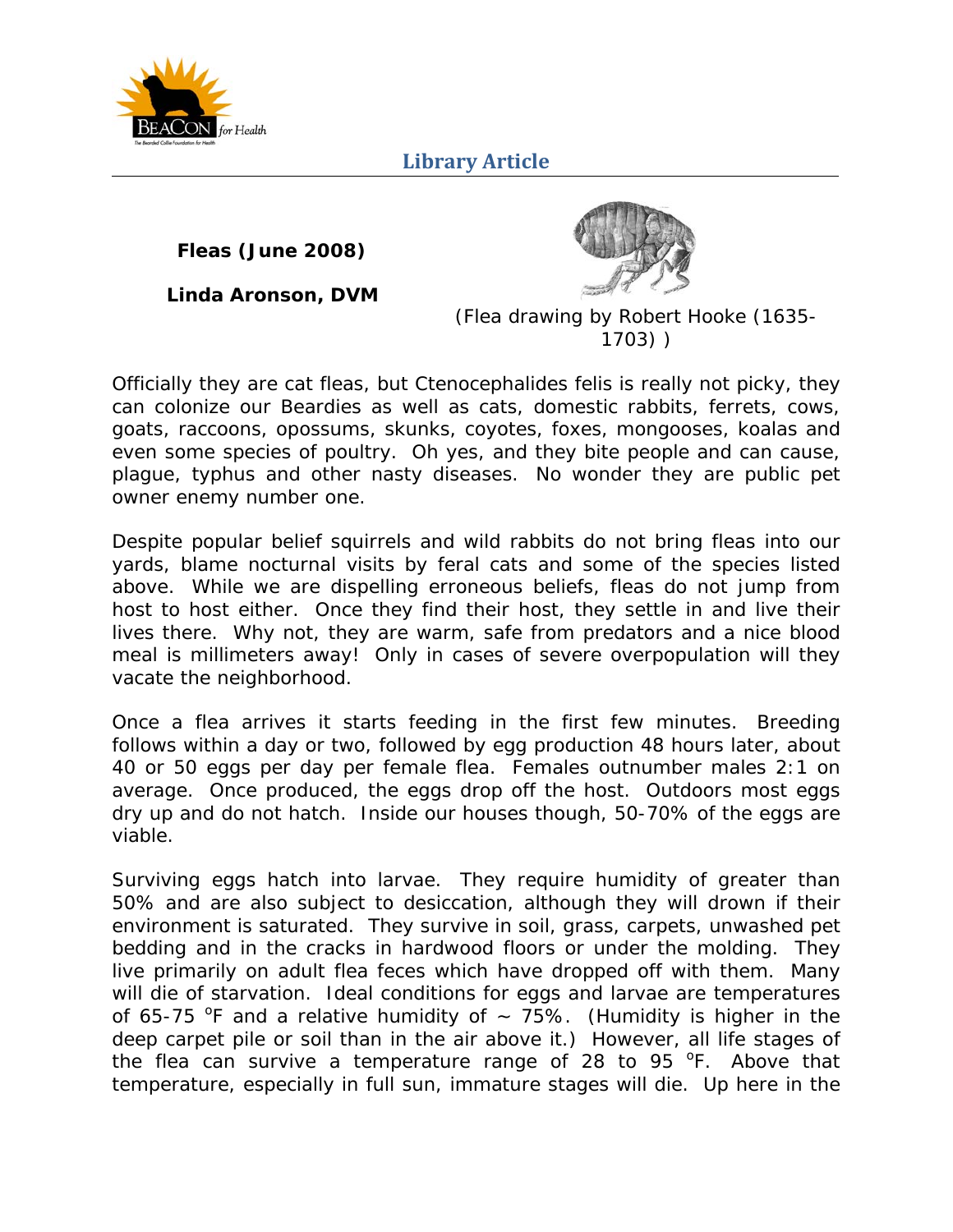

cold Northeast fleas over-winter in animal bedding – domestic or wild – or in our homes.

The larvae that have made it thus far, eat like pigs for the next two weeks, going through at least two molts as they grow. They are at their most vulnerable at this stage. Once the larvae have matured they produce a "silk" in which they wrap themselves to form pupae. The outer surface is sticky, and becomes covered in debris from their environment. As pupae, fleas are pretty much invulnerable to their environment including insecticides, and 80-90% will survive. After a week, adult fleas are ready to hatch from the pupae, but their hatching will be delayed if the environmental conditions are not right, especially if it is too cold or dry. Emergence can be delayed up to eight months.

Adults hatch if they sense carbon dioxide release or body heat from a potential host. Vibrations from the host moving about and causing surrounding debris to shift can also cause hatching.

The biggest problem for our Beardies is flea allergic dermatitis (FAD). There is a considerable range of severity, but in most dogs the areas affected will be the spine in front of the tail head and the groin. The degree of itchiness varies, but in severe cases is extreme. There will be significant hair loss, redness, and divots in the skin from the scratching; secondary bacterial infection can cause pyoderma and hot spots.

You do not have to see adult fleas to diagnose FAD, although finding the tiny dark spots of flea feces which turn red in water – digested blood- certainly helps. It must be remembered allergies are additive, and there may be accompanying atopic dermatitis exacerbating the condition.

Topical spot –ons are usually effective at keeping fleas at bay (Advantage, Frontline, Vectra 3D, Promeris or Revolution). Not all dogs will tolerate these products so watch your dog carefully especially on the first application, and if you notice a problem quickly wash the area of application thoroughly and then seek veterinary assistance. Reports of flea resistance to these products are probably not accurate. Frequent shampooing – especially with harsh shampoos – or swimming can reduce efficacy despite product labels. Vectra-3 and oral Comfortis tend to have the longest action. Both are new products. Comfortis starts to kill fleas within 30 minutes of being ingested. It continues to kill fleas for a month. Other oral flea products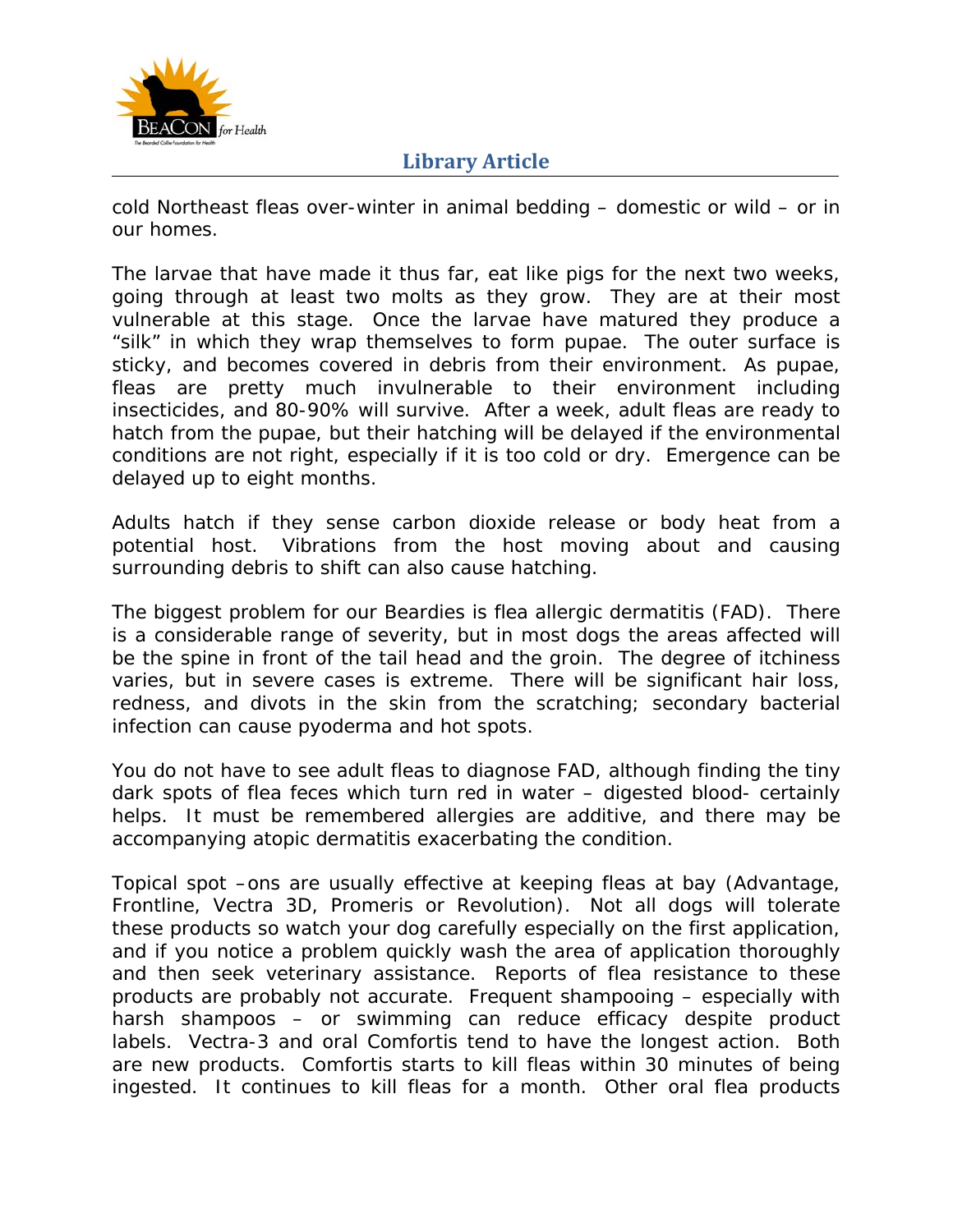

would include Capstar and Program/Sentinel. Capstar kills all fleas on a dog within 30 minutes, but has no residual action beyond 48 hours. It would be the first choice for a heavily infested dog. Program (Sentinel includes the active ingredient in Program as well as the heartworm protective ingredient of Interceptor) provides a month of protection, but takes longer to kill fleas initially than Confortis or Capstar. The oral products have no action against ticks. Capstar can be used long term to protect the dog against fleas being given every second or third day.

If the environment is heavily infested with pupae, spot on treatments can be overwhelmed. In these cases, they should be applied every two or three weeks – as needed, with Capstar given at regular intervals to bring down the population on the Beardie. Capstar can be given safely to puppies as young as 4 weeks of age.

For 70-80% of its life span the flea is not on the animal though, but hidden in the environment. In dry areas, outdoor fleas will die in non-irrigated areas by mid-summer. Indoors they continue to flourish. If your dog gets on the furniture or if you have cats that do, remember immature stages will be under the cushions and in the upholstery or even in your bed. Most larvae and even some of the eggs can be killed by the use of insect growth regulators (IGRs) such as methoprene and pyriproxifen). Knockout spray dries on contact and is easier to use and less messy than some. Be aware though that these sprays usually contain permethrins (synthetic pyrethrins) to help kill eggs as well as killing any adult fleas in the environment. Another option is sodium polyborate (Fleabusters) which kills the larvae by drying them out, and may choke them to death on the fine dust too. None of these products will have any effect on pupae. The best recourse and the most environmentally friendly, is frequent and thorough vacuuming. Do not put flea collars or other flea products in the bag. You will aerosolize the chemicals into the environment. After vacuuming seal the bag in a plastic bag and put it out in the trash.

Many of the outdoor larvicidal sprays contain malathion or diazinon. Both are organophosphates. The latter is banned for domestic use but still available for agricultural use. Both are extremely toxic to humans and domestic animals as well as beneficial insects and wildlife, and should not be used. Nematodes of the species steinernema are a natural means of controlling flea larvae as well as those of cutworms, Japanese beetles and other pests. Occasional watering and replenishment every few months is all